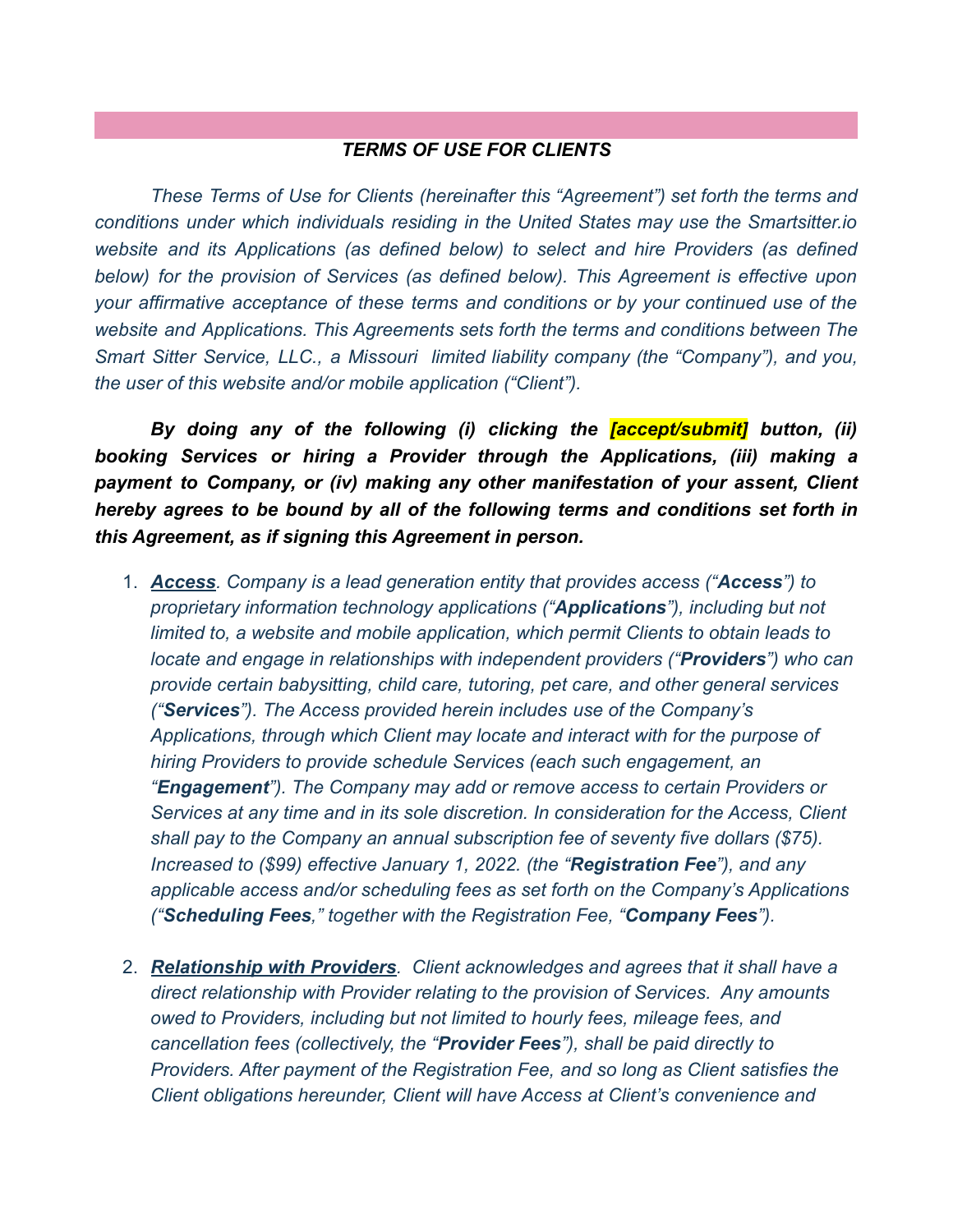*shall be free to utilize the leads provided by Company's Applications as little or as often as Client would like.*

- 3. *Client Obligations. As additional consideration for, and as a necessary condition to, the Company's provision of Access, Client covenants and agrees to the following:*
	- a. *If, after an Engagement has been scheduled through the Company or the Applications, Client requires any changes or modifications to the terms of such Engagement, including the date starting time or length of such Engagement, Client must use the Applications or contact the Company, rather than the Provider, to request such changes.*
	- b. *If, after the conclusion of an Engagement, Client has any inquiries regarding such Engagement, Client shall contact the Company, rather than the Provider, to make such inquiries.*
	- c. *If, during an Engagement, a Client anticipates requiring Services in excess of those scheduled, Client shall contact the Company to request such additional Services. Notwithstanding the foregoing, the Company is under no obligation to find a Provider to satisfy such request and Provider is under no obligation to satisfy such request.*
	- d. *Client's failure to terminate an Engagement at the originally scheduled end time operates as the Client's express authorization for a Provider to make reasonable alternative arrangements in the Provider's sole discretion relating to provision of Services beyond the scheduled Engagement time.*
	- e. *Client agrees and acknowledges that Client's access to Provider is limited to the length of the Engagement and that Client, and Client's family members or other affiliates, shall not, directly or indirectly, independently contact a Provider outside of an Engagement for any reason; it being expressly understood that any desired contact with a Provider shall be made exclusively through the Company's Applications or the Company. Client further agrees that Provider shall have no obligation to respond to any request outside of an Engagement.*
	- f. *Client, and Client's family members or other affiliates, shall not, directly or indirectly, contact, connect with, follow, or communicate with a Provider using any form of social media; it being expressly understood that any desired contact with a Provider shall be made exclusively through the Company. Client acknowledges that the Company has no control over a Provider's social media accounts and is not responsible for any material posted on any Provider's social media account.*
	- g. *Client authorizes the Company to conduct a background check on Client, and the Company may deny provision of Access based on the results of such background check, in the Company's sole discretion.*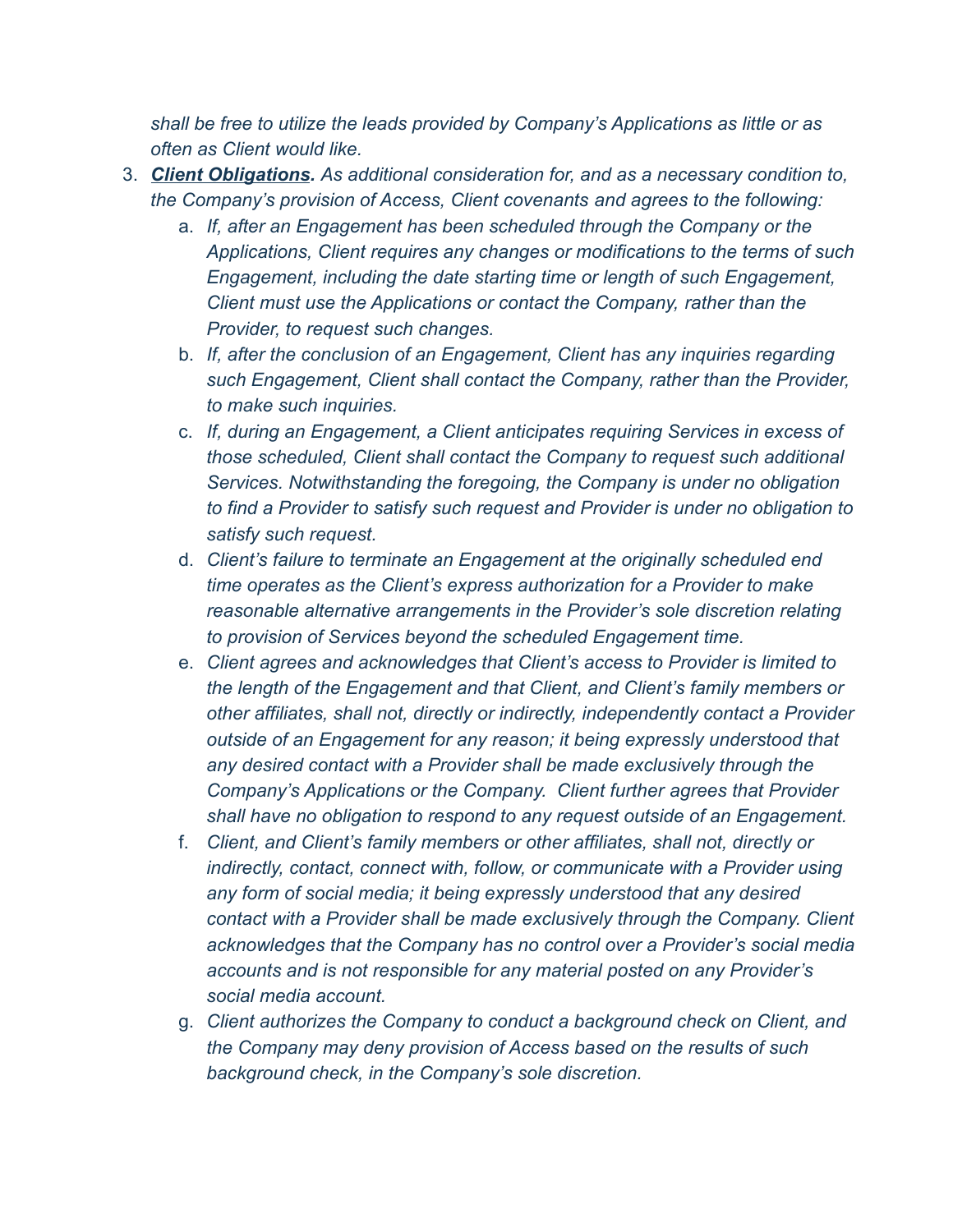- h. *Client authorizes the Company and Providers to contact, or otherwise respond to requests from, local law enforcement or other emergency service providers in their reasonable judgment and discretion.*
- i. *Client agrees to provide a clean home environment that does not deter the providers ability to provide care.*
- 4. *Confidentiality, Non-Competition, and Non-Solicitation. As a natural consequence of doing business with the Company, the Client may become familiar with Company's non-public, proprietary, and confidential information, whether disclosed orally or disclosed or accessed in written, electronic or other form or media, and whether or not marked, designated or otherwise identified as "confidential" ("Confidential Information"). Confidential Information includes but is not limited to the Company's business operations, Provider information, including but not limited to Providers' names and contact information, customer information, and pricing, discounts, or rebates. Client covenants and agrees that Client will not (i) disclose or use any Confidential Information for any purpose other than to exercise its rights or perform its obligations under this Agreement ("Non-Disclosure"); (ii) own, operate, or manage either directly or indirectly an entity that competes with the Company in its line of business within the states of Missouri ("Non-Competition"); nor (iii) solicit, hire, use, or otherwise engage directly or indirectly for the provision of similar Services, any Provider who Client became aware of or utilized for the provision of Services using the Access or Applications provided by the Company, to provide Services anywhere within the states of Missouri without use of the Company's Applications ("Non-Solicitation"). The Non-Competition and Non-Solicitation covenants hereunder shall survive for a period of nine (9) months after termination of this Agreement. The Non-Disclosure covenant shall survive termination of this Agreement indefinitely. The Company shall be entitled to injunctive relief for any violation of this section.*

*The parties also agree that if for any reason the area or time restrictions set forth above, or either one of them, are too broad so as to be unenforceable by law, then they shall be reduced to such area or time as shall be legally enforceable. If it is judicially determined that this agreement not to compete, or any portion thereof, is illegal or offensive under any applicable law (statute, common law, or otherwise), then it is hereby agreed by Client and the Company that the Agreement shall be judicially modified to the minimum extent possible to render the Agreement enforceable in full force and effect to the full extent permitted by law. By this agreement, the parties intend to have this agreement not to compete to be in full force and effect to the greatest extent permitted.*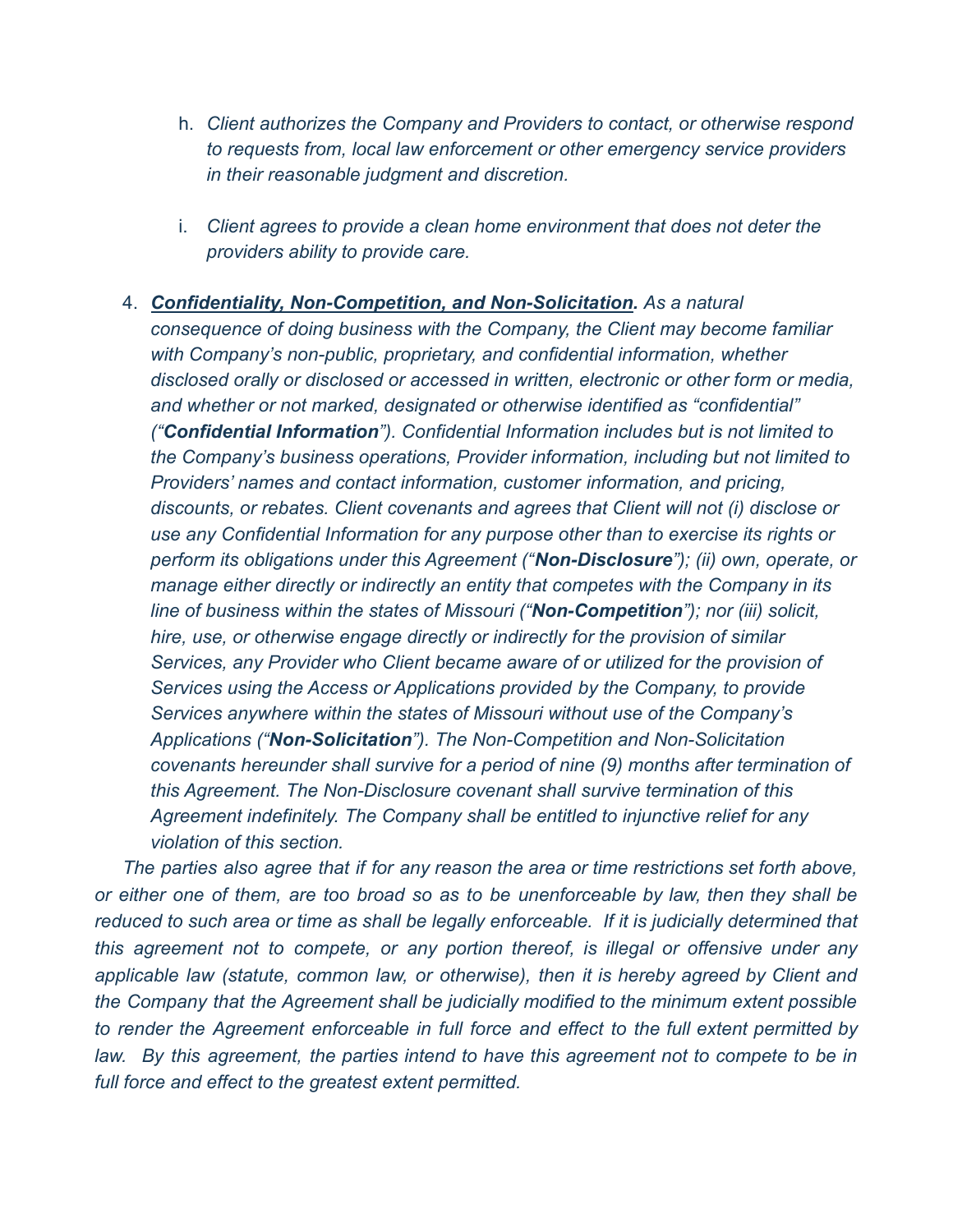5. *Enforcement. The covenants contained in this Agreement and in Section 4 shall be construed as independent of any other provisions or covenants, and the existence of any claim or cause of action of the Client against the Company (whether predicated on this Agreement or otherwise), as well as the actions of Company with respect to enforcement of similar restrictions as to other Clients, shall not constitute a defense to the enforcement by the Company of such covenants. The covenants in Section 4 shall survive termination of Client's relationship with the Company and shall survive termination of this Agreement as set forth therein.*

*The Client acknowledges and agrees that the Company has invested great time, effort, and expense in its business and reputation and that the services performed for the Client, and the information to be divulged to the Client, are unique and extraordinary, and agrees that the Company shall be entitled, upon a breach of any covenant of Section 4 of this Agreement, to injunctive relief, or any other remedies available to the Company at law or equity, and the Company shall be entitled to injunctive relief upon posting of a bond of no more than three hundred dollars (\$300.00). Both parties acknowledge and agree that a violation of Section 4 by the Client will cause irreparable harm and financial loss to the Company. Any specific right or remedy set forth in this Agreement, legal, equitable or otherwise, shall not be exclusive but shall be cumulative upon all other rights and remedies set forth herein, or allowed or allowable by this Agreement or by law.*

*The decision whether to seek enforcement of any of Client's Non-Competition and Non-Solicitation covenants depends on many circumstances. The failure of the Company to enforce any of the provisions of this Agreement, or the provisions of any agreement with any other Client, shall not constitute a waiver or limit any of the Company's rights. Client acknowledges that he or she shall not rely on Company's choice not to pursue legal action against another Client as any indication that the Company would choose not to pursue legal action against Client to enforce the restrictive covenants in this Agreement. By signing below, Client acknowledges that any action taken or not taken by Company with respect to any other Clients shall have no bearing whatsoever on Company's decision to seek legal action to enforce the restrictions in this Agreement against Client.*

- 6. *Termination. The Company may terminate this Agreement at any time for any reason, including but not limited to, Client's breach of this Agreement, or Client's breach of the Company's policies and procedures. In the event the Company decides to terminate this Agreement the Company agrees to provide written notice to the Client. In the event of such termination, Client hereby forfeits and forever disclaims reimbursement of any Company Fees.*
- 7. *Disclaimers and Acknowledgements.*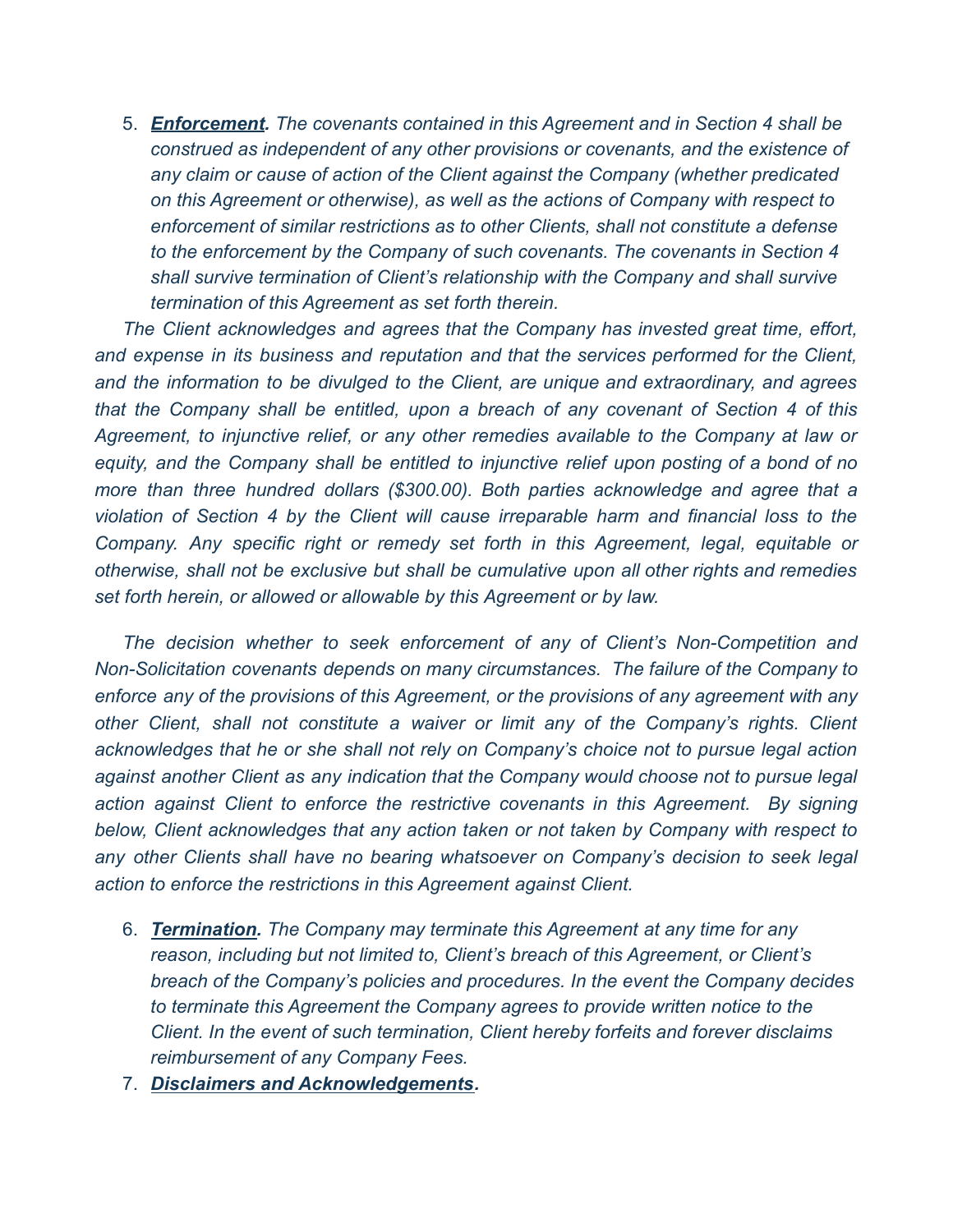- a. *Disclaimer of Warranty. All Providers are classified for employment law purposes as independent contractors of Client, and as such, the Company makes no warranty, express or implied, as to any Provider's ability to perform to the full satisfaction of any individual Client. ALL WARRANTIES, EXPRESS AND IMPLIED, ARE EXPRESSLY DISCLAIMED.*
- b. *Taxes. Client acknowledges that the Company assumes no responsibility for satisfaction of any tax obligations or liabilities related to the Client's payment of Provider Fees, and that such obligations and liabilities are the exclusive responsibility of Client and Providers.*
- c. *FSA or HSA Reimbursement. Client acknowledges that the Company does not have and cannot provide any information regarding Client's payment of Provider Fees, including receipts and tax identification information as may be required for submission of a request for reimbursement of such Provider Fees from a Flexible Spending Account or Health Savings Account for Dependent Care. Client further acknowledges that Providers are under no obligation to provide such information to Client, and that Client is not permitted to contact Providers outside of an Engagement to request such information. The Company may provide, however, upon written request from Client, information regarding Client's payment of Company Fees.*
- d. *In the event that this agreement expires, or is terminated by either party, no portion of any payments of any kind whatsoever previously provided hereunder shall be owed or be repayable or refunded to the customer. Credits are applicable only toward future fees for use of the service and are not convertible into cash or any type of refund. Notices of the non-refundable status are provided on the public website located at stlsitter.com.*
- 8. *Release; Waiver of Liability; Indemnification. Client hereby acknowledges that the Company does not control the manner of, and is not responsible for, the Provider's provision of Services to Client. Further, Client assumes FULL RESPONSIBILITY for, and releases, waives, discharges, and covenants not to sue the Company, its parents, subsidiaries or other affiliates, officers, agents, or employees ("Releasees") from any and all liability, claims, demands, actions and causes of action of any kind or nature arising out of or related to any loss, damage, or injury, including death, that Client or Client's family members or property may sustain in connection with the Access provided hereunder, Client's use of the Company's Applications, or a Provider's provision of Services, regardless of whether such loss is caused by the negligence of the Releasees and whether such liability arises in tort, contract, strict liability, or otherwise. Client also hereby waives its insurers' right to make a claim against the Releasees based on payments by insurers to Client or on Client's behalf*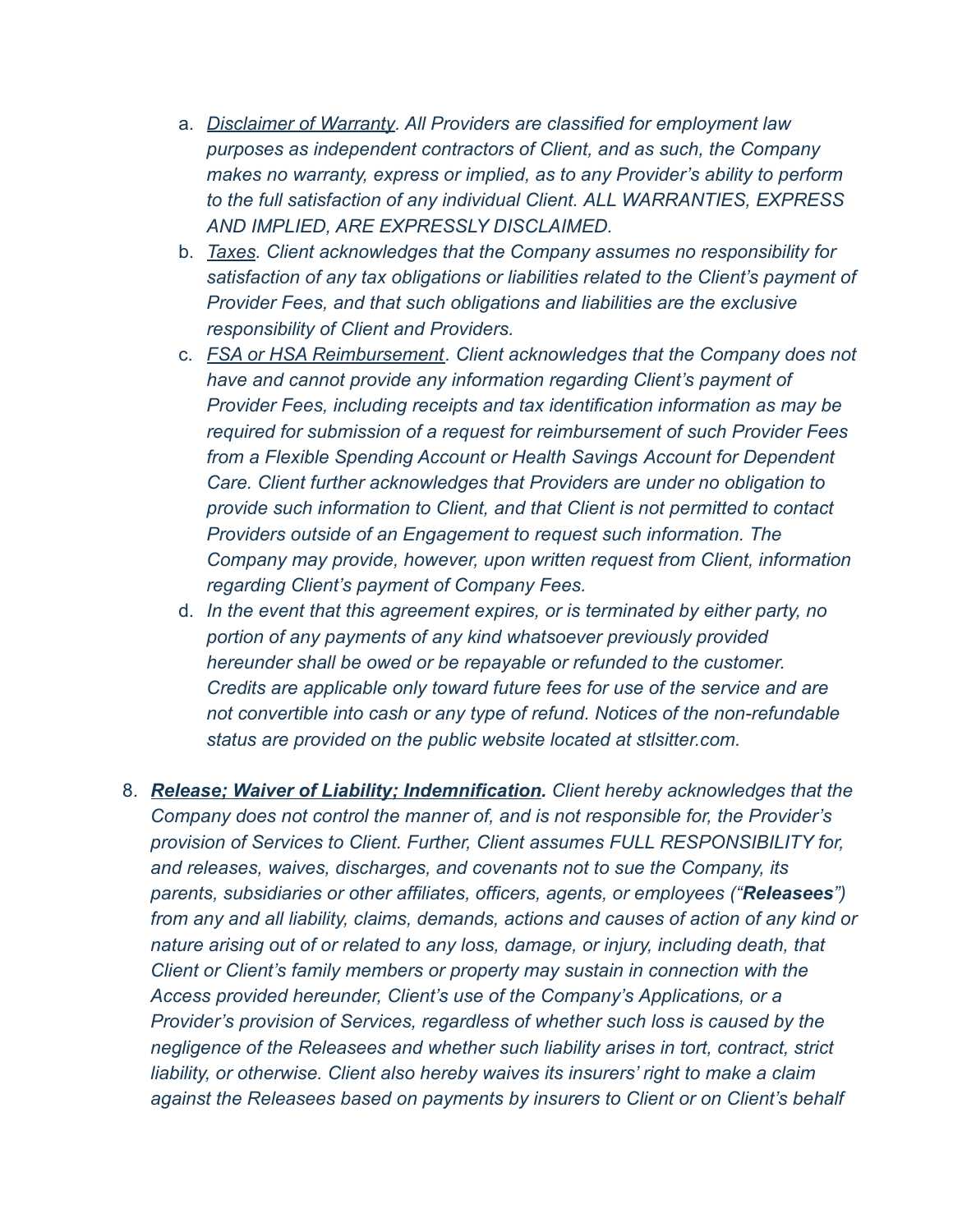*for any reason. Client further covenants and agrees to INDEMNIFY AND HOLD HARMLESS the Releasees from any loss, liability, damage, or costs, including attorneys' fees and court costs, they may incur arising out of or related to the Access provided hereunder, Client's use of the Company's Applications, or a Provider's provision of Services, whether caused by the negligence of the Releasees or otherwise, including as a result of negligent rescue operations. Client expressly binds Client's family members, spouse, heirs, assigns, personal representatives, and anyone else entitled to act on Client's behalf.*

- 9. *Severability. If any term or provision of this Agreement is found by a court of competent jurisdiction to be invalid, illegal, or unenforceable in any jurisdiction, such invalidity, illegality, or unenforceability shall not affect any other term or provision of this Agreement or invalidate or render unenforceable such term or provision in any other jurisdiction.*
- 10.*Assignment. Client shall not assign, transfer, delegate, or subcontract any of its rights or delegate any of its obligations under this Agreement without the prior written consent of the Company. Any purported assignment or delegation in violation of this Section 10 shall be null and void. No assignment or delegation shall relieve the Client of any of its obligations under this Agreement.*
- 11. *Successors and Assigns. This Agreement is binding on and ensures to the benefit of the parties to this Agreement and their respective permitted successors and permitted assigns.*
- 12.*Relationship of the Parties. The relationship between the parties is that of independent contractors. Nothing contained in this Agreement shall be construed as creating any agency, partnership, joint venture or other form of joint enterprise, employment or fiduciary relationship between the parties, and neither party shall have authority to contract for or bind the other party in any manner whatsoever.*
- 13.*No Third-Party Beneficiaries. This Agreement benefits solely the parties to this Agreement and their respective permitted successors and assigns and nothing in this Agreement, express or implied, confers on any other person any legal or equitable right, benefit, or remedy of any nature whatsoever under or by reason of this Agreement.*
- 14.*Attorney's Fees And Costs Expenses In the Event that Client breaches the terms of this Agreement and the Company incurs legal fees and related costs and expenses to enforce any term(s) of this Agreement, including, without limitation, any legal action to obtain injunctive relief, Company shall be entitled to reimbursement by Client of all such legal fees and related costs and expenses incurred.*
- 15.*Governing Law. All matters arising out of or relating to this Agreement are governed by and construed in accordance with the internal laws of the State of Missouri without giving effect to any choice or conflict of law provision or rule (whether of the State of*